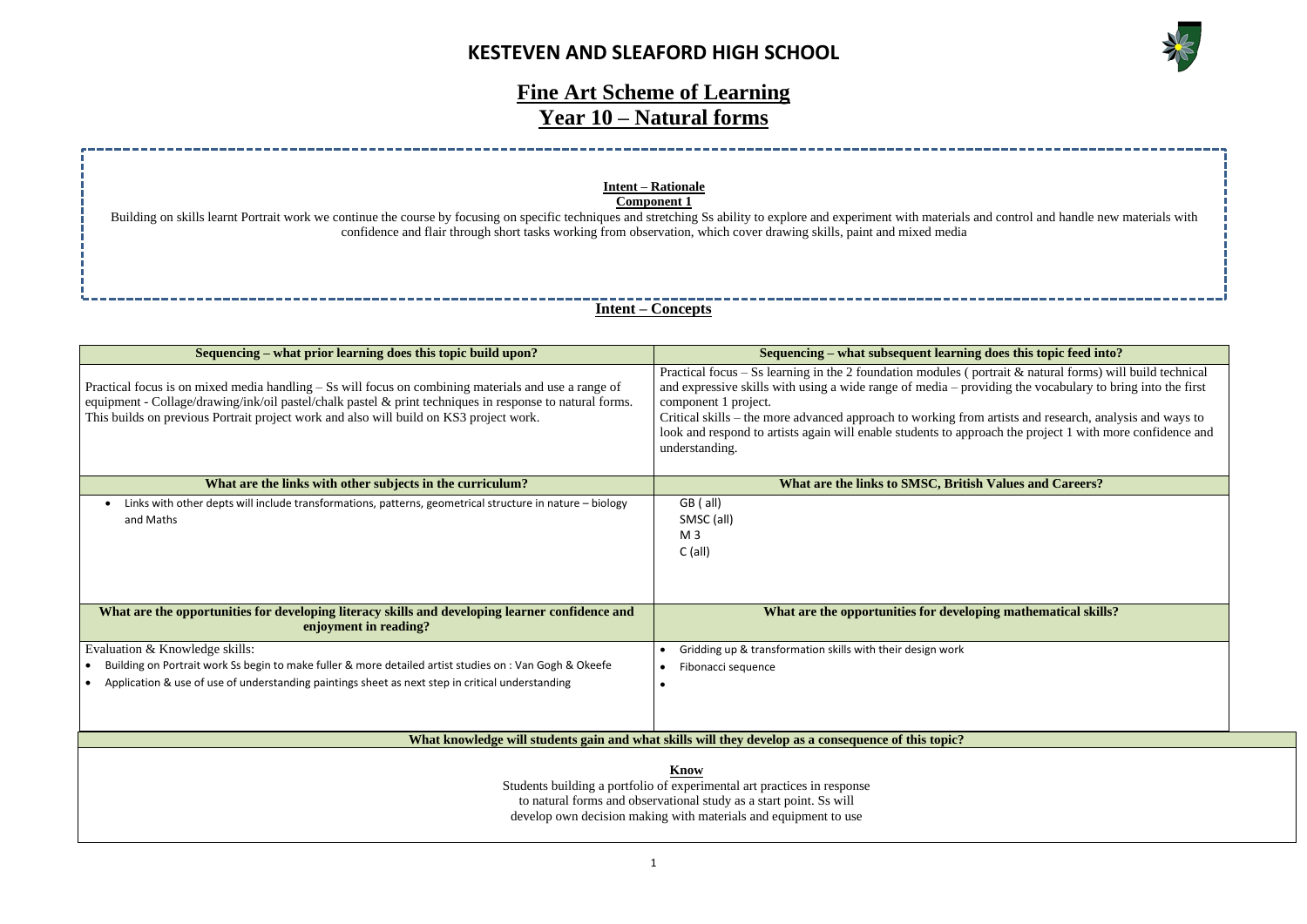# **KESTEVEN AND SLEAFORD HIGH SCHOOL**



#### **Figure is also induced in this increase in this in this in this integral in this incredition in the progression in the progression in the assessing the progress of students?**

**Lesson Suggested activities and resources** ional drawing skills and interpreting the objects.

and tonal drawing session using a close up. Charcoal, onte stick A2 drawing on brown paper. orms resources source for project: ww.pinterest.co.uk/kshssa/natural-forms-yr-10/

moresses and layering each lesson. All materials  $\alpha$ : Media covered – oil pastel. Pen/ink, acrylic, chalk ino, engraving, collage techniques, mixed media and

.<br> **Sorms resources** 

learning new skills throughout. Ss will observe and record from a range of objects, such as seed pods, shells, fungi, fruits and vegetables that display different surface qualities, exploring pattern, texture, shape, colou They will be taking photos and recording through observation. These become their sources for 6/9 squares which will make up a final work, where they can experiment with a range of materials without being too precious. Ss w also complete an A2 drawing where they will enlarge their chosen natural form using a range of drawing tools.

**Apply**

Create their own work from the Natural forms theme, using

mixed media/layering & different media combinations. Using

Understanding paintings steps Ss will apply themselves to A01,

focusing on Van Gogh & O'Keefe and own found artists. They need to select the right tools for the job when working form their own responses to things.

This is a key skill when they get to the component one project work. Independent working and Individualised learning and one to one instruction throughout the project.

**Extend**

Larger scale paintings and mixed media works is encouraged. Painting experience

in this module will be drawn upon in their Component 1 projects. Individualised learning and one to one instruction throughout the project

| What subject specific language will be used and developed in this topic?                              | What opportunities are available for                    |
|-------------------------------------------------------------------------------------------------------|---------------------------------------------------------|
| Texture / surface / Mixed media / Lino & engraving print technique /                                  | Ss will produce a large A2 charcoal drawing             |
| Ss will complete a keywords and Art vocabulary research project during the holiday.                   | They will present their work as a mounted sheet of work |
| https://www.aqa.org.uk/resources/art-and-design/gcse/art-and-design/teach/subject-specific-vocabulary |                                                         |

#### **Intent – Concepts**

|                                                          |                                                  | $\sim$ $\sim$ $\sim$ $\sim$ $\sim$ $\sim$          |             |
|----------------------------------------------------------|--------------------------------------------------|----------------------------------------------------|-------------|
| <b>Lesson title (1 term)</b>                             | <b>Learning challenge</b>                        | <b>Higher level challenge</b>                      |             |
| <b>A03 Recording</b>                                     | A2 large scale observational drawing – enlarging | Can make work inspired by own garden and natural   | Observati   |
| T discusses the importance of scaling up in Art in       | from a small item using charcoal.                | forms at home using spirals / investigation of the | Charcoal    |
| preparation for student to choose a natural form to      | Scaling up skills / compositional skills         | Fibonacci sequence further.                        | chalks, co  |
| draw from. Ss will consider the positioning on the       |                                                  |                                                    | Natural fo  |
| A2 page, the paper orientation and the tool that         |                                                  |                                                    | Pinterest   |
| they begin with and the properties of charcoal Ss        |                                                  |                                                    | https://wy  |
| will further develop their drawing, using scaling up     |                                                  |                                                    |             |
| techniques, zoom function on their phones and the        |                                                  |                                                    |             |
| selection of the best tool for the texture and light in  |                                                  |                                                    |             |
| the object. Students select a natural forms object       |                                                  |                                                    |             |
| <b>AO2</b> Experimentation with medias A03               | Choice of a range of media to experiment and     | Ss can experiment with new techniques and          | Demo of     |
| <b>Recording</b> Using phones Ss are to take a series of | explore to create a grid of experimental works.  | processes at home                                  | available   |
| close up shots from a box of natural forms. They         | Ss are to complete at least 9 squares but can    |                                                    | pastels, li |
| must consider the clash of textures and colour and       | produce more.                                    |                                                    | layering    |
| can arrange and position the objects how they want.      | Each lesson will have a specific target media to |                                                    | Natural fo  |
| They will be making a work which consists of 9 or        | experiment with (6-9 lessons)                    |                                                    |             |
| 12 squares, which are exploring a range of               |                                                  |                                                    |             |